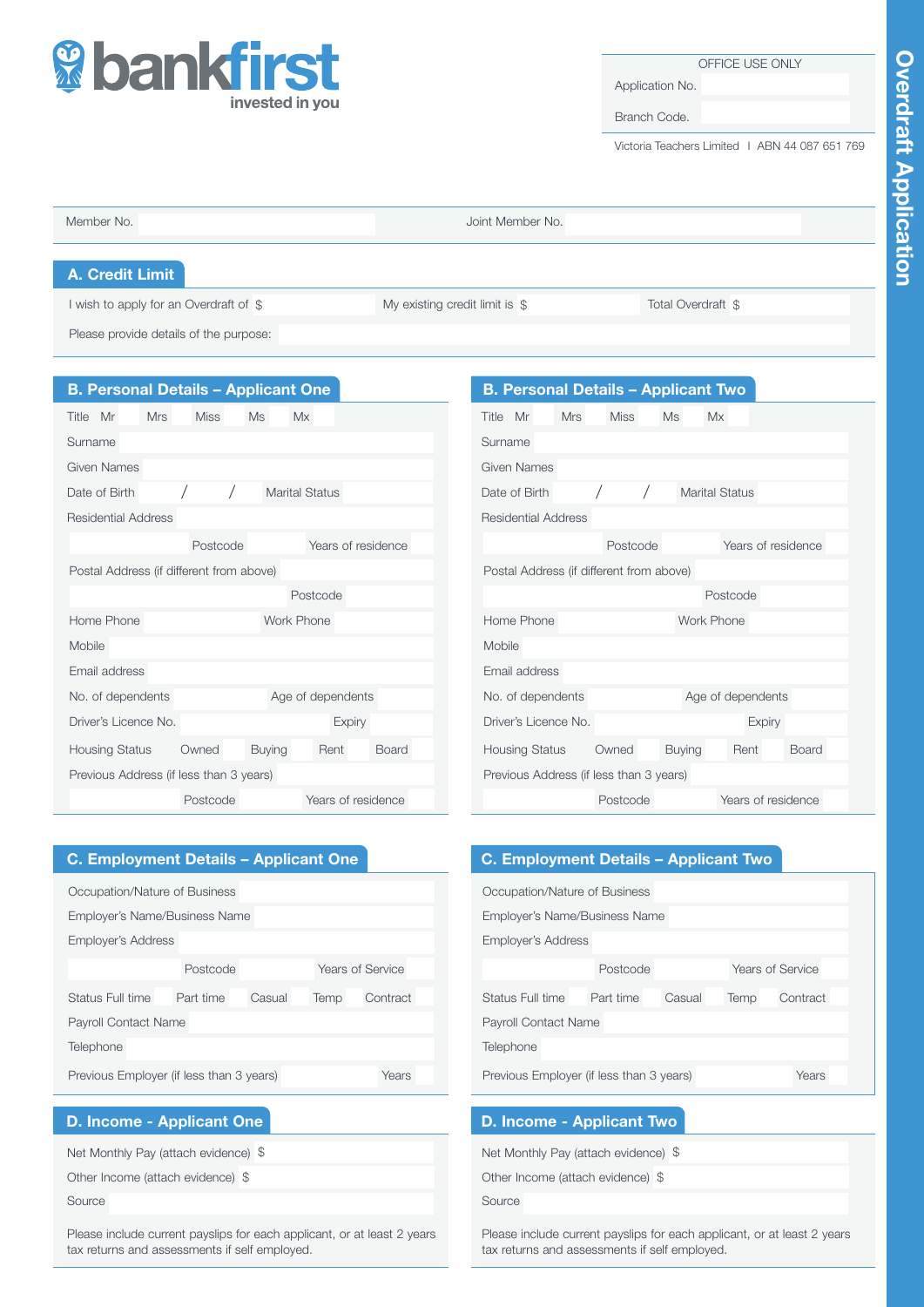# E. Assets – What You Own

| <b>Type of Asset</b>       | <b>Bank/Description/Address</b> | Asset in name of | Value          | Mortgaged |           |
|----------------------------|---------------------------------|------------------|----------------|-----------|-----------|
| Home                       |                                 |                  | \$             | Yes       | <b>No</b> |
| Land                       |                                 |                  | \$             | Yes       | No        |
| <b>Other Real Estate</b>   |                                 |                  | $$\mathbb{S}$$ | Yes       | No        |
| Car(s) (Year, Make, Model) |                                 |                  | \$             | Yes       | <b>No</b> |
|                            |                                 |                  | \$             | Yes       | No        |
| Savings accounts           |                                 |                  | \$             |           |           |
| Investments                |                                 |                  | \$             |           |           |
| Superannuation             |                                 |                  | \$             |           |           |
| Contents (Insured value)   |                                 |                  | \$             |           |           |
| Other                      |                                 |                  | \$             |           |           |
|                            |                                 |                  |                |           |           |

# F. Liabilities - What You Owe

| <b>Details of monthly commitments</b> (Please list credit card limits and details even if balance owed is nil) |        |                                 |                |                           |  |  |  |  |
|----------------------------------------------------------------------------------------------------------------|--------|---------------------------------|----------------|---------------------------|--|--|--|--|
| <b>Type of Finance</b>                                                                                         | Lender | Remaining<br>term (years) Limit | <b>Balance</b> | <b>Monthly Instalment</b> |  |  |  |  |
| 1st Mortgage                                                                                                   |        | \$                              | $\mathcal{S}$  | $\mathcal{L}$             |  |  |  |  |
| Rent/Board                                                                                                     |        |                                 |                | \$                        |  |  |  |  |
| Personal/Car Loans                                                                                             |        | \$                              | $\mathcal{L}$  | $\mathcal{L}$             |  |  |  |  |
| Other Loans                                                                                                    |        | \$                              | $\mathbb{S}$   | $\mathcal{L}$             |  |  |  |  |
| Credit/Charge Card                                                                                             |        | \$                              | $\mathbb{S}$   | $\mathcal{L}$             |  |  |  |  |
| Credit/Charge Card                                                                                             |        | \$                              | $\mathcal{S}$  | $\mathcal{L}$             |  |  |  |  |
| Other (please specify)                                                                                         |        | \$                              | $\mathbb{S}$   | $\mathcal{L}$             |  |  |  |  |
| Other (please specify)                                                                                         |        | \$                              | $\mathcal{S}$  | $\mathcal{L}$             |  |  |  |  |
|                                                                                                                |        |                                 | <b>Total</b>   | \$                        |  |  |  |  |

# G. Expenses - What You Spend

| <b>General</b> (Food, Clothing, Medical, Gym, Entertainment, Other)                                   | S   | per month |
|-------------------------------------------------------------------------------------------------------|-----|-----------|
| <b>Utilities &amp; Services</b> (Rates, Gas, Electricity, Water, Telephone, Mobile, Internet, Pay TV) |     | per month |
| <b>Children &amp; Education</b> (Child Maintenance, School Fees / Expenses, Childcare)                |     | per month |
| S.<br><b>Travel</b> (Registration, Petrol, Public Transport)                                          |     | per month |
| <b>Insurances</b> (Car, Health, Life, Building, Contents, Income Protection)                          | \$. | per month |
| Total variable monthly expenses (excluding fixed expenses included in the Liabilities section) \$     |     | per month |

# H. Reference

| NB: Reference must be a relative living in Australia, however not living at the same address as you. |              |       |  |  |  |  |  |
|------------------------------------------------------------------------------------------------------|--------------|-------|--|--|--|--|--|
| Name                                                                                                 | Relationship | Phone |  |  |  |  |  |
| Address                                                                                              |              |       |  |  |  |  |  |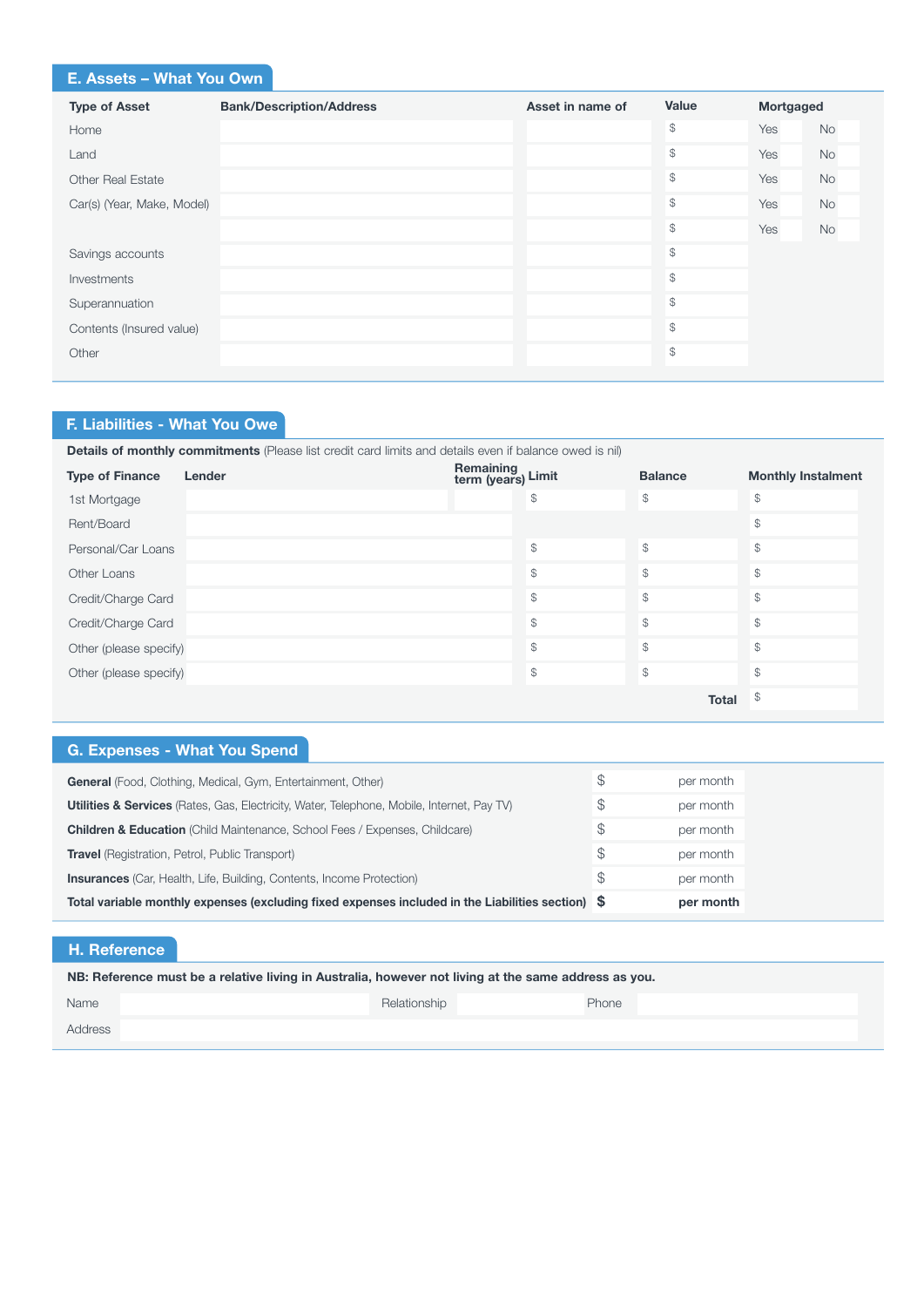### I. Important Information About Your Privacy

#### What information can be used and disclosed?

The Privacy Act allows Victoria Teachers Limited trading as Bank First ('we', 'us', 'our') ACN 087 651 769 to use and disclose personal information we collect about you for the primary purpose for which it was collected and for related secondary purposes that you would reasonably expect. In connection with providing credit to you, personal information may include credit information, such as:

- details to identify you and verify your identity, such as your name, sex, date of birth, current and 2 previous addresses, your current and last known employer, and your driver's licence numbe
- the fact that you have applied for credit and the amount or that we are a current credit provider to you, or that you have agreed to be a guarantor
- advice that payments previously notified as unpaid are no longer overdue
- information about your current or terminated consumer credit accounts and your repayment history
- financial hardship information about you
- payments overdue for at least 60 days and for which collection action has started
- in specified circumstances, that in our opinion you have committed a serious credit infringement
- the fact that credit provided to you by us has been paid or otherwise discharged, and
- other information about credit standing, worthiness, history or capacity that credit providers can disclose under the Privacy Act, including a credit report.

#### When and why do we collect information?

Before, during or after the provision of our products and services to you, we may collect your personal information for the purpose of providing products and services to you and managing our business. When providing credit to you, this may include assessing your application for consumer or commercial credit or to be a guarantor, assessing your credit worthiness, managing your loan or the arrangements under which your loan is funded or collecting overdue payments. Some laws require us to obtain personal information about you before we provide you with particular products or services or process particular transactions in which you are involved – e.g. laws relating to anti-money laundering and counter-terrorism financing, consumer credit, taxation and real property transactions.

If you do not provide us with the personal information that we request, we may not be able to consider your application for credit or provide other products and services.

#### ho can give or collect information?

For the purpose of providing products and services to you and managing our business, we may give your personal information to:

- external service providers to us, such as organisations which we use to verify your identity, payment systems operators, mailing houses and research consultants
- insurers and re-insurers, where insurance is provided in connection with our services to you
- superannuation funds, where superannuation services are provided to you
- debt collecting agencies, if you have not repaid a loan as required
- our professional advisors, such as accountants, lawyers and auditors
- state or territory authorities that give assistance to facilitate the provision of home loans to individuals
- other credit providers and their professional advisors
- your representative, for example, lawyer, mortgage broker, financial advisor or attorney, as authorised by you, or

• government and regulatory authorities, if required or authorised by law. In addition, in connection with providing credit to you, we and the Credit Providers mentioned below may:

- obtain a commercial and/or consumer credit report containing personal information about you from a credit reporting body
- obtain personal information about you from your employer and any referees that you may provide and disclose to them, for the purpose of verification, personal information you have provided to us which they could reasonably be expected to be able to verify
- exchange credit information about you with each other, and
- exchange credit information about you with any credit reporting body and any other provider of credit to you named in your credit application or a credit report from a credit reporting body.

### Credit Providers can mean:

- $\bullet$   $\overline{118}$
- our related companies
- any introducer, dealer or broker referred to in a loan application
- any agent or contractor of ours assisting in processing a loan application, and
- other entities that may be involved in a securitisation arrangement or other joint arrangement which we use to fund or manage your loan, including without limitation the Reserve Bank of Australia and any loan originator.

#### Disclosure to overseas recipients

We may disclose your personal information to overseas recipients. The countries in which such recipients are likely to be located include the United States of America, the United Kingdom and countries within Europe. However, if we do disclose information to overseas recipients, we will do so on the basis that the information will be used only for the purposes set out in this document.

#### Important information about credit reporting bodies

If you apply for or hold any kind of credit with us, we may disclose information to a credit reporting body. That includes disclosing that you are in default under a credit agreement or have committed a serious credit infringement, if that is the case. Specifically, we may disclose information to or collect information from Equifax, whose privacy policy and contact details are at www.equifax.com.au and Dun & Bradstreet, whose privacy policy and contact details are at www.dnb.com.au. Credit reporting bodies collect credit information about individuals which they provide as credit reports to credit providers and others in the credit industry to assist them in managing credit risk, collecting debts and other activities.

"Credit pre-screening" is a service for credit providers wishing to send direct marketing material about credit services. A credit reporting body uses information it holds to screen out individuals who do not meet criteria set by the credit provider. Credit reporting bodies must maintain a confidential list of individuals who have opted out of their information being used in pre-screening. To opt out of credit pre-screening, contact the credit reporting body, using the contact details on their websites, referred to above.

You can also ask a credit reporting body not to use or disclose your personal information for a period if you believe on reasonable grounds that you have been or are likely to be a victim of fraud, including identity fraud.

# Disclosure to insurers and guarantors

Lenders' mortgage and trade insurers In connection with providing credit to you, a lenders' mortgage insurer or a registered trade insurer may obtain credit information about you from a Credit Provider or from a credit reporting body to assess whether to provide lenders' mortgage insurance to us in relation to an application for consumer credit, or whether to provide trade insurance to us in relation to an application for commercial credit.

#### **Guarantors**

In connection with providing credit to you, the Credit Providers may give a guarantor, or a person considering becoming a guarantor, credit information about you to enable the guarantor to decide whether to act as guarantor, or to keep the guarantor informed about your repayment of the credit secured by the guarantee.

#### Personal information about third parties

You represent that, if at any time you supply us with personal information about another person (for example a referee), you are authorised to do so; and you agree to inform that person about who we are, how to contact us, how to obtain our Privacy Policy, and that we will use and disclose their personal information for the purposes set out in this Permission and that they can gain access to that information.

#### Security, privacy policy, and marketing preferences

#### Security

We take all reasonable steps to ensure that all your personal information held by us (on our website or otherwise), is protected from misuse, interference and loss, and from unauthorised access, disclosure or modification.

#### Privacy Policy

Our Privacy Policy, located on our website at **bankfirst.com.au**, provides additional information about how we handle your personal information. It explains how you can ask for access to personal information we hold about you and seek correction of that information. It also explains how you can complain about a breach of the Privacy Act or the Privacy (Credit Reporting) Code, and how we will deal with your complaint. We will give you a copy of our Privacy Policy on request.

#### Marketing preferences

We may use information about you to inform you about products and services, including those of third parties, unless you ask us not to. We may do so even if you are on the Do Not Call Register, unless you ask us not to.

#### Consumer Data Right

The Consumer Data Right gives you the right to:

- access some of the data (including personal information) held about you by us and by other data holders ('CDR Data')
- consent to an accredited third party accessing your CDR Data held by us, and

• consent to us accessing your CDR Data held by another data holder. We have a policy about our management of CDR Data which is available through our website. You can also get an electronic or hard copy from us on request.

© Copyright exists in this document